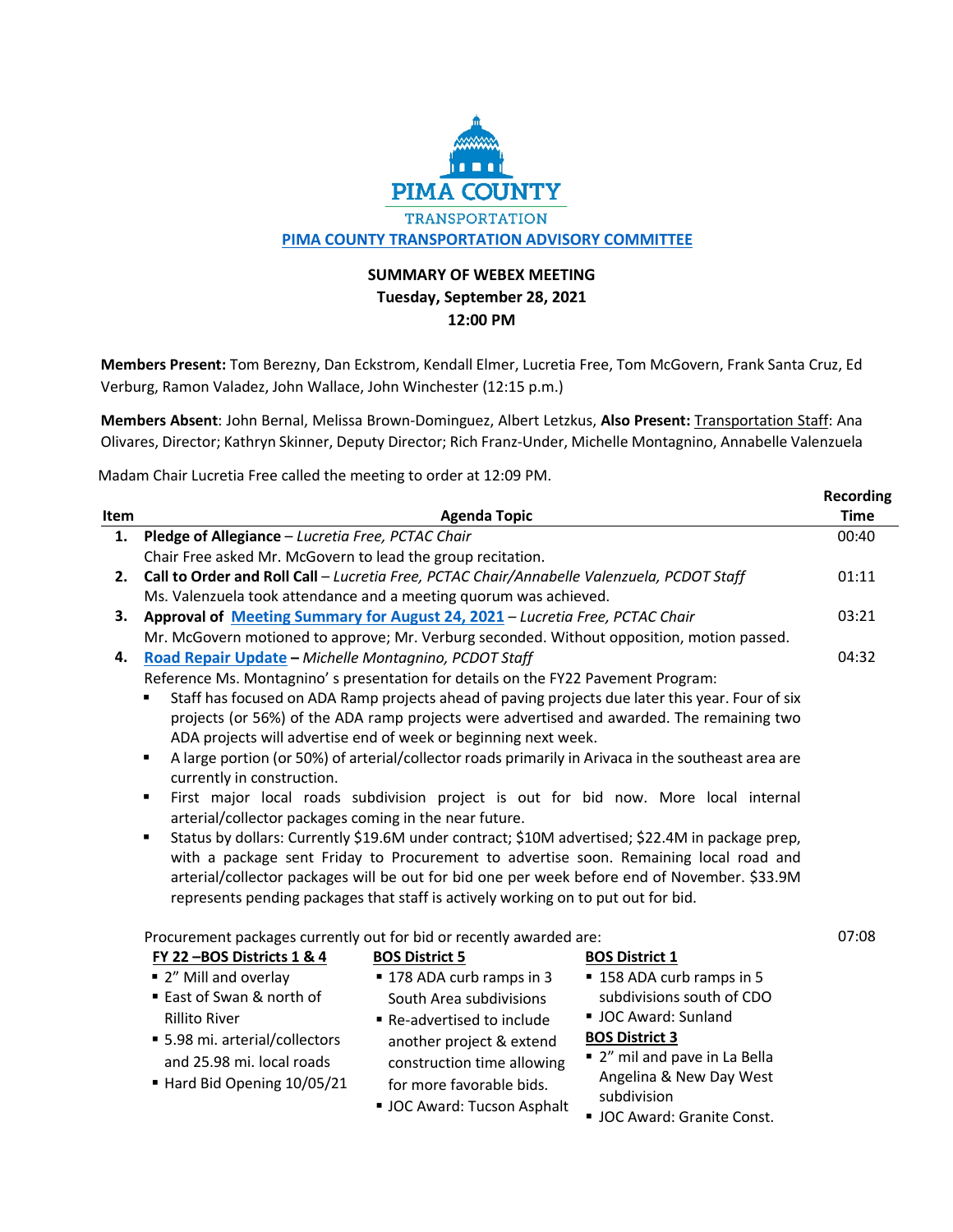| Item |                                                                               | <b>Agenda Topic</b>                                           |                                                                     | <b>Recording</b><br><b>Time</b> |
|------|-------------------------------------------------------------------------------|---------------------------------------------------------------|---------------------------------------------------------------------|---------------------------------|
| 4.   | <b>BOS District 3</b>                                                         | <b>BOS District 4</b>                                         | <b>BOS Districts 1 &amp; 2</b>                                      | 10:10                           |
|      | ■ 2" mill and pave in Avra<br>Foothills & Ranchita Avra<br>subdivision limits | 70 ADA Curb Ramps in<br><b>Green Valley</b><br>JOC Award: SAP | ■ 37 ADA Curb Ramps in 5<br>Catalina & Central Area<br>subdivisions |                                 |
|      | JOC Award: SAP                                                                |                                                               | ■ JOC Award: SAP                                                    |                                 |

## **Construction Updates**

- **Town of Ajo** COVID issues delayed construction start to 09/13/21; JOC project will wrap up in September, with final striping end of October. 11:37
- **Southeast Mill & Pave** construction started 09/13/21; Hard Bid 25.6 mi arterial/collector and 13.3 mi locals; SAP will complete Marsh Station Road this week and next is Calle Riconado area, into Vail and J-6 Area.
- **Arivaca Area Mill & Pave** construction started 09/27/21; Hard Bid 41 mi arterial/collector; 2.5 mi local roads; staging for pulverization in Town of Arivaca area. First is Ruby Road, Arivaca and Arivaca/Sasabe. Lastly, will be local roads.
- **Green Valley Curb Ramps** 70 ADA Ramps; JOC construction started 09/20/21; project will wrap up end of November.
- **Catalina & Central Area ADA** 37 ADA Ramps; JOC construction started 09/13/21; project will be completed by end of November.

## **Road Repair & Preservation Projects Map**

| Map shows status of FY 22 program; pending status updates will be added shortly. | 13:22 |
|----------------------------------------------------------------------------------|-------|
|                                                                                  |       |

Chair Free acknowledged Supervisor Christy and welcomed comments and input from Pima County Board of Supervisors. 13:42

## **5. [FY 2022/2023 Prioritization Plan](https://webcms.pima.gov/UserFiles/Servers/Server_6/File/Government/Transportation/TransportationAdvisoryCommittee/DocumentsTab/Sep28_2021/20210928_FY22-23_PrioritizationPlan-1.pdf)** – Rich Franz-Under, PCDOT Staff

Reference Mr. Franz-Under's presentation regarding the recommended FY23 Criteria for FY 23 Roadway Prioritization Plan. 14:15

Only one main change is recommended to previously-used road criteria:

16:35

 Budget Split – previously the subcommittee met to review ways to accelerate progress for the local road program and used StreetSaver software to achieve the road network average of PCI 80 by 2030. Analyses included ways for locals to catch up to arterials/collectors and split the budget accordingly. With last year's budget, the additional \$50M was fully designated to local roads. However, the overall average PCI of locals and arterials/collectors is catching up. When this year is complete, the average local PCI will be 73 and the arterial/collector PCI will be 70. Staff recommends a 50/50 budget split for locals and arterial/collectors based on current inventory of road areas (49.3% locals and 50.7% arterial/collectors). Projected to 2030, the PCI will be 79-80 and 81-82, respectively.

Mr. Franz-Under said no other changes are requested in the other criteria. This year, once final bid packages are gathered, there may not be local roads in the 'worst' category and possibly close to not having roads in the 'failed' category. 19:25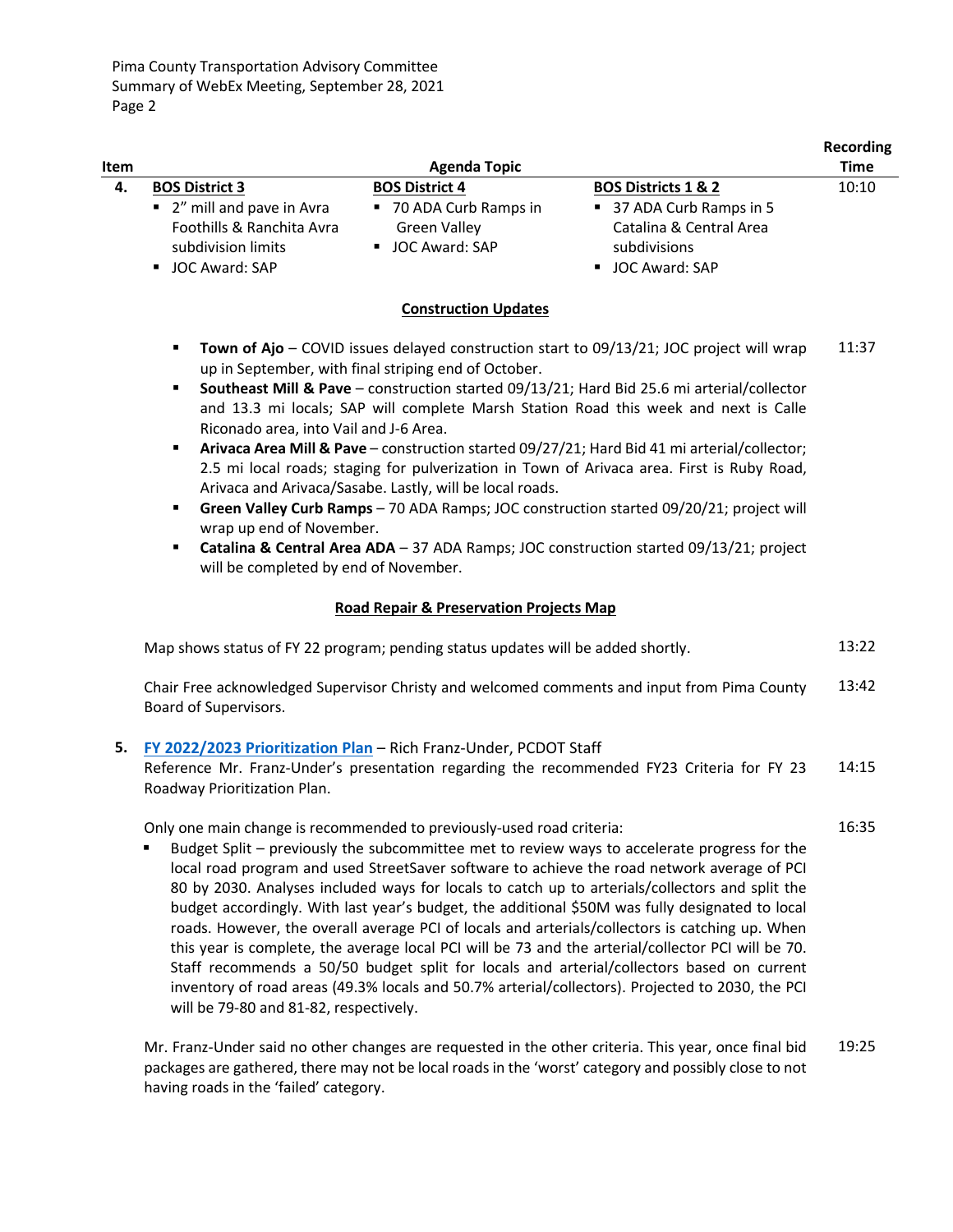| Item | <b>Agenda Topic</b>                                                                                                                                                                                                                                                                                                                                                                                                                                                                                                                                             | <b>Recording</b><br><b>Time</b> |
|------|-----------------------------------------------------------------------------------------------------------------------------------------------------------------------------------------------------------------------------------------------------------------------------------------------------------------------------------------------------------------------------------------------------------------------------------------------------------------------------------------------------------------------------------------------------------------|---------------------------------|
| 5.   | Chair Free recalled that a 50/50 split was previously considered by the PCTAC based on public input<br>and staff rejected the idea. She wanted to know why previous staff concerns would not apply now.                                                                                                                                                                                                                                                                                                                                                         | 20:47                           |
|      | Mr. Franz-Under replied that local roads were in such poor shape, then. Achieving an average PCI 80<br>was difficult without early investment of resources. Last year, \$50M all went to locals, effectively<br>making them trend higher than the arterial/collectors. Also, the PASER road condition data had used<br>a more conservative formula to show degrading conditions over time, making the roads look worse<br>than the pavement rating van later identified. In many cases the local roads rated better than staff<br>had estimated over the years. | 21:15                           |
|      | Moving forward, a 50/50 budget split get us closer to achieving a goal PCI of 80 for both local and<br>arterial/collectors.                                                                                                                                                                                                                                                                                                                                                                                                                                     | 22:44                           |
|      | Mr. Franz-Under shared preliminary scenarios showing that local roads will trend higher than<br>arterials-collectors. In future years, the average of both numbers will add to 80 PCI. Therefore,<br>planning for a 50/50 budget split is recommended.                                                                                                                                                                                                                                                                                                          | 23:04                           |
|      | Next Fiscal Year, staff is planning to do another PCI inspection. A van will review all the roads to<br>validate the work completed. Staff will have mill and fill projects from FY2019 considered for crack<br>and fog seal maintenance treatments. The local road criterial will need to be revised and have money<br>set aside to maintain what was just repaired, using the worst-first criteria. A relatively small percent<br>of the overall budget will be used for the maintenance treatments.                                                          | 24:25                           |
|      | Mr. McGovern recalled that is was 'rough going', in regards to the schedule getting the road<br>inspections done. He asked if there were lessons learned that can be applied, such as getting started<br>earlier with qualified inspectors to have the review run more smoothly.                                                                                                                                                                                                                                                                                | 26:21                           |
|      | Mr. Franz-Under agreed. Staff realized that reviewing roads in FY23 will allow for results to be<br>received in time to inform the work plan for FY24. Inspections will still be within the five years range.<br>Staff is now more aware of temperature limitations for road vans performing the reviews. One cannot<br>run the van on a road surface over 100 degrees. That can stretch into September.                                                                                                                                                        | 27:13                           |
|      | Inspections will go smoother this time because it is the second review and the GIS representation of<br>the road network is better than four years ago. There will be better results.                                                                                                                                                                                                                                                                                                                                                                           | 28:20                           |
|      | Mr. McGovern asked if the subcommittee needs to review the proposal and then the full committee<br>will approve in December. Mr. Franz-Under, said though staff would like committee approval today,<br>it is dependent upon whether the PCTAC feels comfortable with the Budget split change and whether<br>there are any questions from the subcommittee regarding what StreetSaver shows.                                                                                                                                                                    | 29:34                           |
|      | Chair Free informed that it would be a decision for the committee to consider and there are some<br>vacancies in the subcommittee. Mr. McGovern deferred to remaining members of the subcommittee,<br>and said he would be comfortable with approving staff recommendations for the three criteria, either<br>today or in December.                                                                                                                                                                                                                             | 29:59                           |
|      | Chair Free asked Ms. Valenzuela to identify members of the existing subcommittee. Members                                                                                                                                                                                                                                                                                                                                                                                                                                                                       | 31:28                           |

Chair Free asked Ms. Valenzuela to identify members of the existing subcommittee. Members include: Albert Letzkus (D1), Vacant (D2), Kendall Elmer (D3), Lucretia Free (D4), Ed Verburg (D5) and John Bernal (County Administrator). 31:28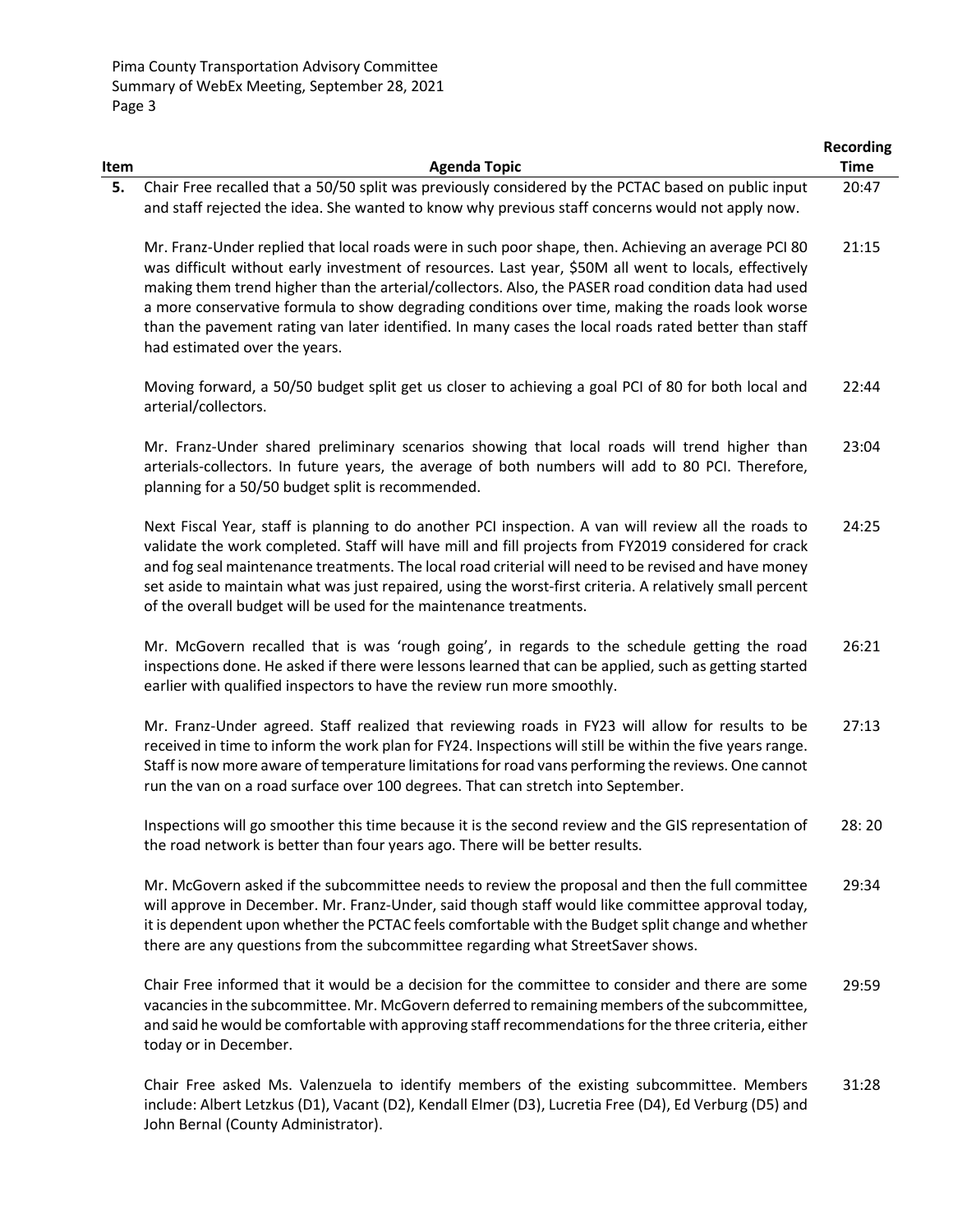|      |                                                                                                                                                                                                                                                                                                                                                                                                                                                                                                                                                                                                                                                                                                                                                                                                                                                                                                                                                                                                                                                                                                                     | <b>Recording</b> |
|------|---------------------------------------------------------------------------------------------------------------------------------------------------------------------------------------------------------------------------------------------------------------------------------------------------------------------------------------------------------------------------------------------------------------------------------------------------------------------------------------------------------------------------------------------------------------------------------------------------------------------------------------------------------------------------------------------------------------------------------------------------------------------------------------------------------------------------------------------------------------------------------------------------------------------------------------------------------------------------------------------------------------------------------------------------------------------------------------------------------------------|------------------|
| Item | <b>Agenda Topic</b>                                                                                                                                                                                                                                                                                                                                                                                                                                                                                                                                                                                                                                                                                                                                                                                                                                                                                                                                                                                                                                                                                                 | <b>Time</b>      |
| 5.   | Chair Free asked Messrs. Elmer and Verburg to share their thoughts. Mr. Elmer replied he was<br>comfortable evaluating the proposed criteria revision for number 1 and leaving the others the same,<br>and making a decision at today's meeting. The budget split made sense to him and he was willing to<br>support the move to go in that direction today.                                                                                                                                                                                                                                                                                                                                                                                                                                                                                                                                                                                                                                                                                                                                                        | 31:52            |
|      | Chair Free asked if there was a motion to go forward with the proposed road schedule and criteria.                                                                                                                                                                                                                                                                                                                                                                                                                                                                                                                                                                                                                                                                                                                                                                                                                                                                                                                                                                                                                  | 32:43            |
|      | Mr. McGovern moved the motion; and Mr. Elmer seconded. Without opposition, the motion passed.                                                                                                                                                                                                                                                                                                                                                                                                                                                                                                                                                                                                                                                                                                                                                                                                                                                                                                                                                                                                                       | 33:00            |
| 6.   | RTANext Update - Kathryn Skinner, PCDOT Deputy Director / Tom McGovern, PCTAC Member<br>Ms. Skinner provided an update on the activities of the Regional Transportation Authority (RTA),<br>Citizens Advisory Committee's (CAC) Next development of the region's 20-year plan by reviewing<br>submittals of the various jurisdictions.                                                                                                                                                                                                                                                                                                                                                                                                                                                                                                                                                                                                                                                                                                                                                                              | 33:51            |
|      | Ms. Skinner informed that the CAC last met on May 10, 2021. The RTA Board discussed CAC<br>composition. There are currently 22 active members of a 35 committee membership with a 3-year<br>term. The application process closed September 10, 2021, and she is not aware of any action resulting<br>of the reviews, at this time. When the RTA Board last met, the CAC discussion item was tabled due<br>to lack of time and a lengthy meeting.                                                                                                                                                                                                                                                                                                                                                                                                                                                                                                                                                                                                                                                                    | 34:28            |
|      | Ms. Skinner invited Mr. McGovern to share his perspective, as Chair of the RTA-CAC. He reported<br>that last week, City Council voted unanimously to institute a February 1, 2022 deadline to have its<br>demands met by the RTA or risk the City exiting the RTANext process. The City demanded that the<br>RTA address several issues including weighted or representative voting which was debated at length<br>during the PAG Regional Council meeting. The City also asked for a more diverse CAC membership,<br>including representation of city residents, diversity representation in all respects since there are<br>potentially 12 vacancies on the committee. The RTA Chair (McGovern) and two vice-chairs (Teso and<br>Yucupicio) discussed selection criteria and that report was given to the Board but the item was<br>tabled. Of great interest are the types and extent of individual demographic questioning that ought<br>to be done by the Board, before deciding on membership. The Board has decisions to make regarding<br>the amount of risk in making selections as perceived by the City. | 35:49            |
|      | $\blacksquare$                                                                                                                                                                                                                                                                                                                                                                                                                                                                                                                                                                                                                                                                                                                                                                                                                                                                                                                                                                                                                                                                                                      |                  |

The city demanded project shortfalls, \$250M for active projects that were to have been completed in the last 5 years, be covered by the RTA. Those conversations started with the Board and may be even more difficult to find where the funding will come from, for project shortfalls. The final demand from the Mayor and City Council was that proportional funding be instituted in RTANext because the City represents 55% population of Pima County, with over 60% tax money raised in this program, coming from vendors in the program, that the City thinks should have a percentage of the money generated by the tax, currently estimated to be 63%. It appears that the concern they have is more directed at the criteria applied to RTANext, not so much a reflection on the current RTA plan. 39:18

These issues, Mr. McGovern felt, will be handled before February  $1<sup>st</sup>$ . However, if the City is to pull out of the RTA is still to be determined. Mr. McGovern will keep the PCTAC informed. 42:43

Chair Free asked if there are questions of Ms. Skinner or Mr. McGovern. Mr. Verburg replied that he brought up several months ago, maintenance needs for the roads being built and expanded. He wondered if this criteria is entering discussions and thought voters would want to know if roads would be properly maintained. 43:18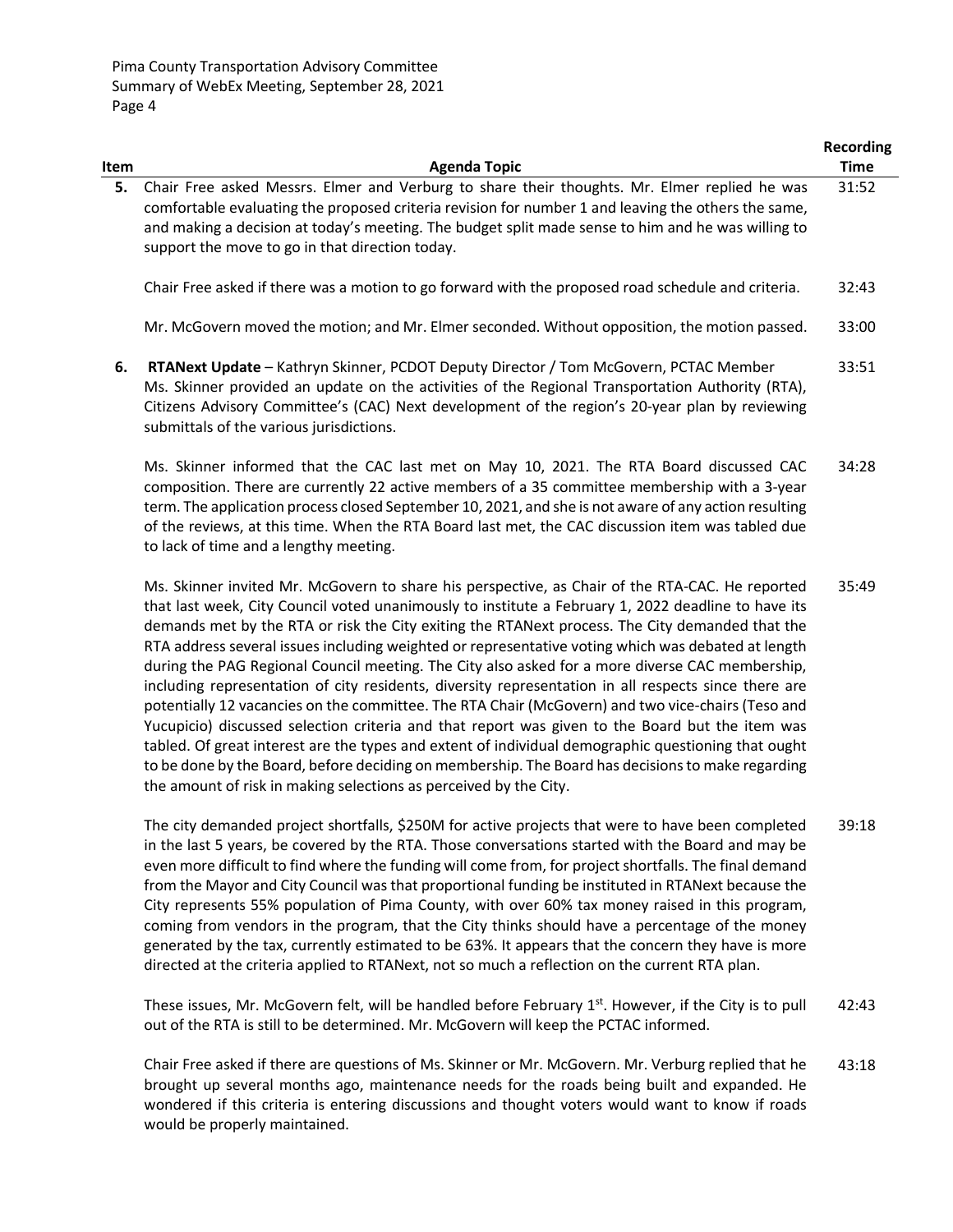| Item | <b>Agenda Topic</b>                                                                                                                                                                                                                                                                                                                                                                                                                                                                                                 | <b>Recording</b><br><b>Time</b> |
|------|---------------------------------------------------------------------------------------------------------------------------------------------------------------------------------------------------------------------------------------------------------------------------------------------------------------------------------------------------------------------------------------------------------------------------------------------------------------------------------------------------------------------|---------------------------------|
| 6.   | Ms. Skinner informed that the County submitted projects with a category for pavement preservation<br>and maintenance. As each jurisdiction presented to the CAC, there seemed to be fairly strong support<br>for including that category but the CAC has not gotten to the point for such discussion.                                                                                                                                                                                                               | 43:18                           |
|      | Mr. McGovern, feels that the 22 existing members, appear to strongly support maintenance being<br>included in RTANext and reminded the group that the current half-cent sales tax has by legislative<br>action been relaxed to allow voters to consider up to a 1 percent tax. That plays into this issue seeing<br>where the public stands, regarding a 20-year funding source for maintenance of RTA projects. He<br>fully expects to see maintenance in RTA next.                                                | 43:50                           |
|      | Mr. Verburg asked for periodic updates regarding the ongoing issue. Chair Free agreed to include an<br>RTA discussion each month.                                                                                                                                                                                                                                                                                                                                                                                   | 45:19                           |
|      | Mr. Winchester asked if it is possible that the City may make a decision before the February 1<br>deadline, whether they will participate in RTANext. He said that there is discussion going on in the<br>community and he had not heard one way or another. Mr. McGovern said it is possible but he<br>expects that it is most likely that the City may decide to relax its deadline if progress is made.                                                                                                          | 45:48                           |
| 7.   | Non-Maintained County Roadway Overview-Ana Olivares, PCDOT Director<br>Refer to Ms. Olivares' presentation for definitions applicable to private and public roadway<br>differentiations.                                                                                                                                                                                                                                                                                                                            | 47:18                           |
|      | Ms. Olivares informed that there are 2800 mapped miles on Pima Maps. She provided a historical<br>overview of the background on dirt roads and legislative decisions that affected how roads are<br>grandfathered or accepted into the County's maintenance system based on evaluated standards. The<br>current procedure is that Pima County only accepts paved roadways built to current Pima County dirt<br>road standard conditions.                                                                            | 49:00                           |
|      | Ms. Olivares shared two options residents can take to have roadways added to the county road<br>maintenance system and she provided three examples of special circumstances when the County can<br>assist with roadway maintenance requests for unimproved right of way.                                                                                                                                                                                                                                            | 50:58                           |
|      | Chair Free stated that residents have many questions about non-county maintained roads. Does the<br>County still allow development on none-county maintained roads and how does the public become<br>aware that the properties being purchased are not on public road?                                                                                                                                                                                                                                              | 54:46                           |
|      | Ms. Olivares informed that it may require Development Services to provide additional details. They<br>provide review as a property gets developed. At that time, Development Services would notify other<br>departments and DOT would however, not know that roads are being used as road or private<br>easement. DOT is not aware if homeowners get public notice of the development.                                                                                                                              | 55:18                           |
|      | Chair Free read Mr. Bernal's, September 27, 2021 emailed comments into the record as follows:<br>I completely understand the limitations for Pima County in not being able to accept maintenance<br>responsibilities for roadways that do not meet the conditions noted in the presentation for this item.<br>My observation is about County maintained dirt roads in particular locations. I know that Pima<br>County has in the past evaluated the necessity for paving currently maintained dirt roads when such | 56:18                           |

action was of benefit to the area residents and Pima County.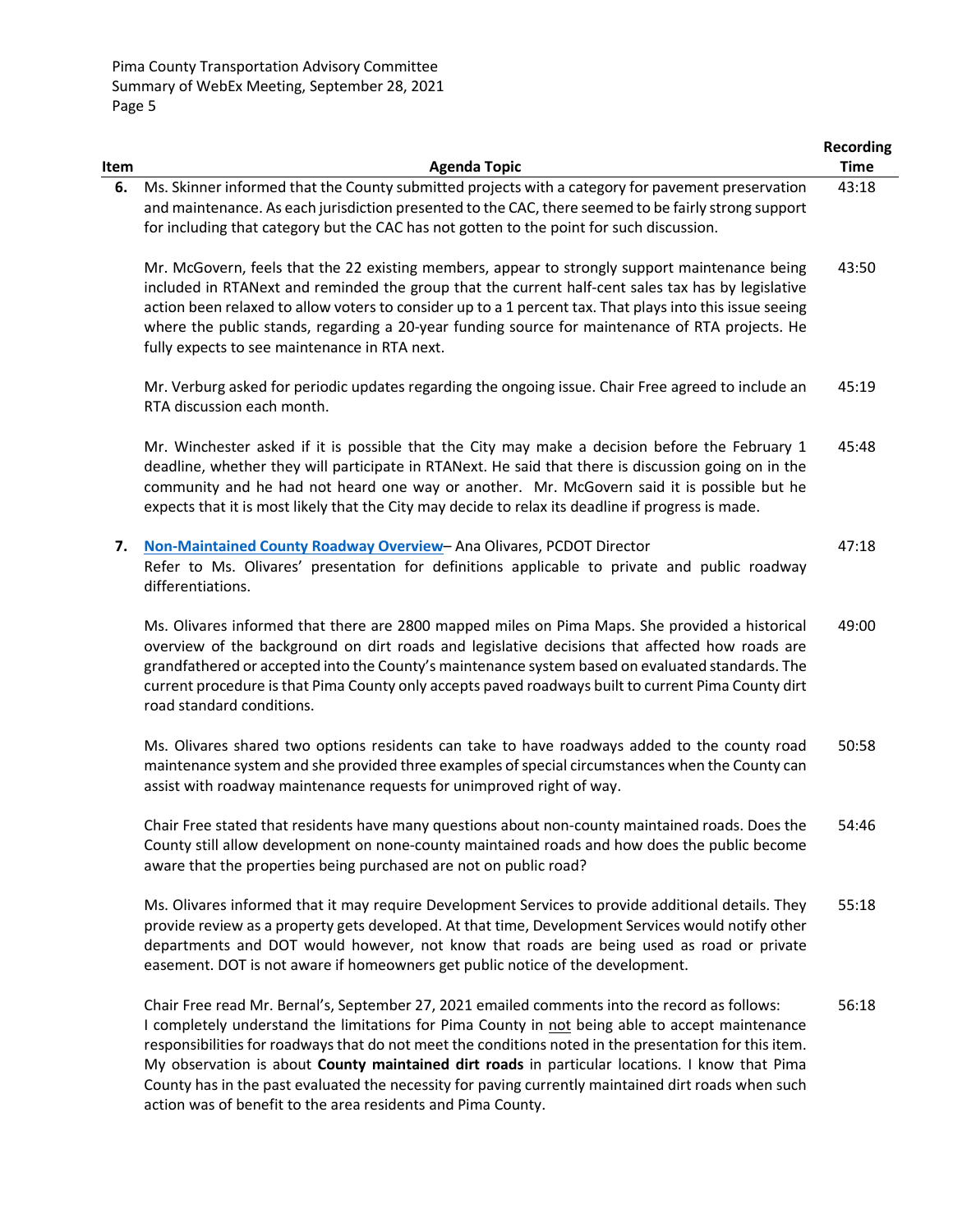|      |                                                                                                                                                                                                                                                                                                                                                                                                                                                                                                                                                                                                                                                                                                                                                                                    | <b>Recording</b>   |
|------|------------------------------------------------------------------------------------------------------------------------------------------------------------------------------------------------------------------------------------------------------------------------------------------------------------------------------------------------------------------------------------------------------------------------------------------------------------------------------------------------------------------------------------------------------------------------------------------------------------------------------------------------------------------------------------------------------------------------------------------------------------------------------------|--------------------|
| Item | <b>Agenda Topic</b>                                                                                                                                                                                                                                                                                                                                                                                                                                                                                                                                                                                                                                                                                                                                                                | <b>Time</b>        |
| 7.   | I am particularly addressing circumstances where maintained dirt roads are in isolated locations that<br>may be adjacent to or adjoining county maintained paved roads. In such circumstances where: a)<br>neighbors approve of paving, b) safety is not compromised, and c) where such action saves Pima<br>County money. I believe that consideration should be given to paving such roadways.                                                                                                                                                                                                                                                                                                                                                                                   | 56:51              |
|      | If an analysis of these possible conditions has not been made, I encourage Pima County to undertake<br>such an evaluation.                                                                                                                                                                                                                                                                                                                                                                                                                                                                                                                                                                                                                                                         | 57:16              |
|      | Ms. Olivares agreed that it would be good to perform a cost benefit analysis.                                                                                                                                                                                                                                                                                                                                                                                                                                                                                                                                                                                                                                                                                                      | 57:30              |
|      | Chair Free asked the PCTAC if a special call to the public meeting would be beneficial to allow<br>concerns to be shared and plan for an in-depth meeting.                                                                                                                                                                                                                                                                                                                                                                                                                                                                                                                                                                                                                         | 59:00              |
|      | Mr. McGovern felt that better understanding from the public would be beneficial.                                                                                                                                                                                                                                                                                                                                                                                                                                                                                                                                                                                                                                                                                                   | 1:00:00            |
|      | Mr. Verburg felt it is an excellent idea that he can support.                                                                                                                                                                                                                                                                                                                                                                                                                                                                                                                                                                                                                                                                                                                      | 1:01:09            |
|      | Mr. Winchester really likes the idea and is not always helped by people aspiring for elected office<br>and PCTAC can elucidate the responsibility of service provision.                                                                                                                                                                                                                                                                                                                                                                                                                                                                                                                                                                                                            | 1:02:01            |
|      | Mr. Berezny informed that the Green Valley Council will have a symposium on this specific topic.                                                                                                                                                                                                                                                                                                                                                                                                                                                                                                                                                                                                                                                                                   | 1:02:55            |
|      | Ms. Olivares offered that DOT could invite Development Services to help the public who maintains<br>responsibilities. Educational presentation. Chair Free agreed that would be helpful.                                                                                                                                                                                                                                                                                                                                                                                                                                                                                                                                                                                           | 1:03:40            |
| 8.   | County Administrator's August 20, 2021 Memorandum:<br>Update of Pavement Preservation & Road Repair Program - Ana Olivares, PCDOT Director<br>Refer to Ms. Olivares' presentation explaining the accelerations of the pavement preservation<br>program and Mr. Huckelberry's memorandum to the BOS regarding Update on Pavement<br>Preservation Road Repair Program.                                                                                                                                                                                                                                                                                                                                                                                                               | 1:05:00<br>1:05:24 |
|      | Mr. McGovern appreciated the summary of the progress, potential budgets and results. He asked<br>why Maximo developers missing their deadline by four years. Ms. Olivares explained it was planned<br>that Maximo would be helpful with automated routing of hot spots, but required a program upgrade<br>to get that done so that crew Supervisors could be anywhere into the county and have their work<br>orders updated. Right now the capability does not exist. The upgrade was started but the project<br>grew into a much larger program. Everything was placed on hold until other applications county-wide<br>are also upgraded. She further explained that upgrades are being done in house by central IT.<br>Integrating the changes into our business is the hold up. | 1:15:26            |
| 9.   | Topics for Future Discussions - Lucretia Free, PCTAC Chair<br>Chair Free informed that topics for discussion allows staff to research items for future discussion                                                                                                                                                                                                                                                                                                                                                                                                                                                                                                                                                                                                                  | 1:19:45            |
| 10.  | Staff Updates - Ana Olivares, Director<br>Recruitment underway to fill Rob Lane's vacancy, Advertisement closes Friday.<br>Deputy Director Jorge Riveros, accepted a job with the City of San Diego. No rush to fill, she and Ms.                                                                                                                                                                                                                                                                                                                                                                                                                                                                                                                                                  | 1:20:00            |

Skinner are reviewing efficiencies prior to bringing someone new to fill the vacancy.